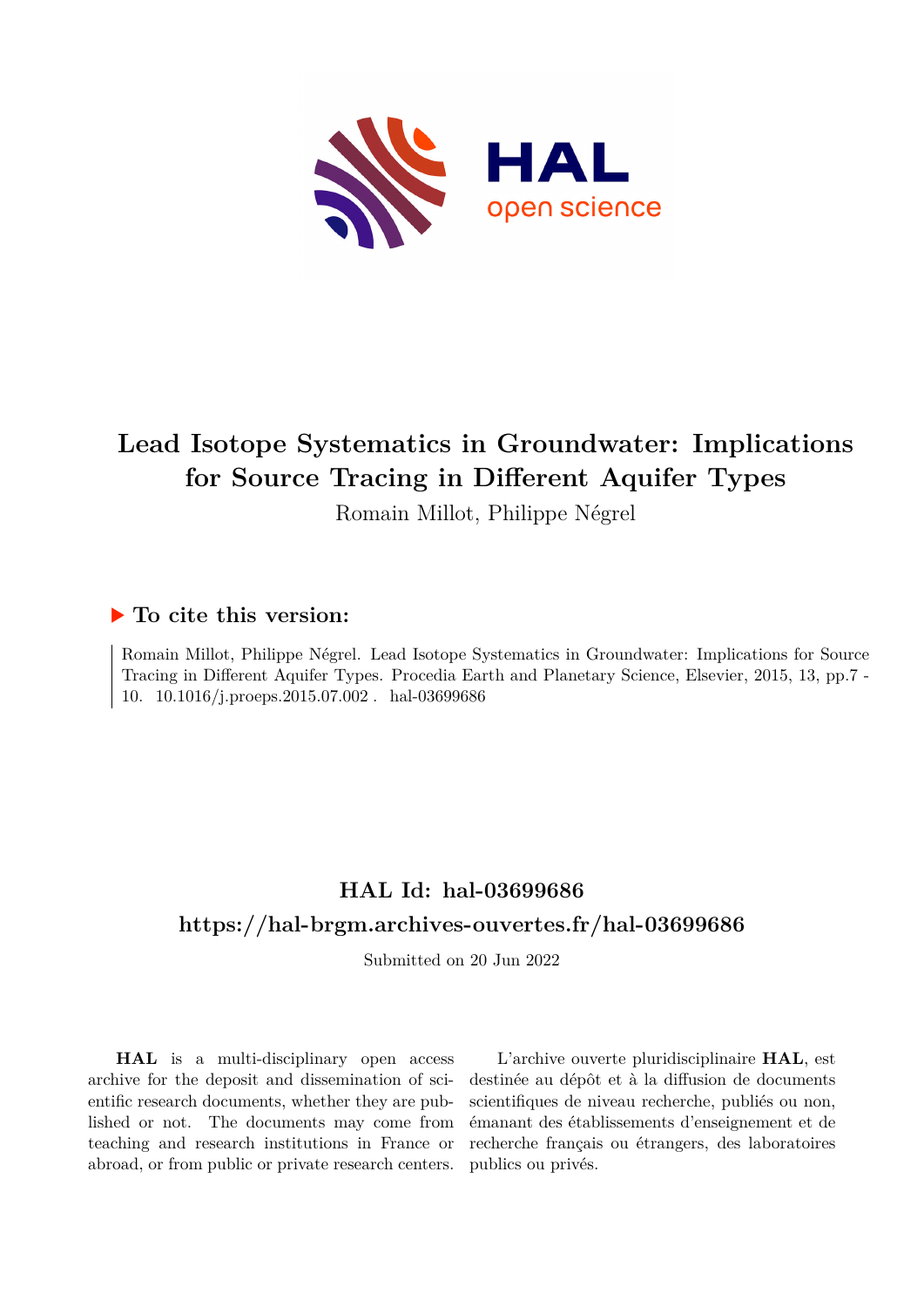

Available online at www.sciencedirect.com



Procedia **Earth and Planetary Science** 

Procedia Earth and Planetary Science 13 ( $2015$ )  $7 - 10$ 

## 11th Applied Isotope Geochemistry Conference, AIG-11 BRGM

# Lead isotope systematics in groundwater: implications for source tracing in different aquifer types

Romain Millot\* and Philippe Négrel

*BRGM, Laboratory Division - Orléans, France*

### **Abstract**

We report Pb isotope measurements for 23 groundwater samples collected at different sites in France located from various types of aquifers (alluvial, sedimentary, karst, sand, volcanic and crystalline lithologies). We have measured the range of Pb isotopic variations in these groundwater samples in order to test the usefulness of Pb isotopes as a tool for tracing Pb sources in aquifer systems. In these groundwater samples, Pb isotopic ratios ranged from 17.33 to 18.56, from 15.45 to 16.11 and from 37.06 to 40.35, respectively for <sup>206</sup>Pb/<sup>204</sup>Pb, <sup>207</sup>Pb/<sup>204</sup>Pb, <sup>208</sup>Pb/<sup>204</sup>Pb, whereas the Pb concentrations were between 0.023 and 0.160 μg/L, and below the 10 μg/L maximum allowable concentration of Pb in drinking water. Lead isotope ratios of the study groundwater display very large variations, in particular for the sedimentary aquifers. The Pb isotopic variations were not related to lead concentrations nor to the type of aquifers. The data indicate that Pb in groundwater is typically originated from the mixing of natural and anthropogenic sources.

© 2015 The Authors. Published by Elsevier B.V. © 2015 The Authors. Published by Elsevier B.V. This is an open access article under the CC BY-NC-ND license (http://creativecommons.org/licenses/by-nc-nd/4.0/).

Peer-review under responsibility of the scientific committee of AIG-11

*Keywords:* Lead; lead isotopes; groundwater; water framework directive; groundwater directive

## **1. Introduction and objective of this study**

Assessing the occurence of lead and its isotopic variations in groundwater is important for identification and regulation of trace elements in aquifer systems. Lead could occur both naturally and/or as a result of human activities, and has important health implications upon exposure to levels above threshold values in drinking water. This was part of the Water Framework Directive<sup>1</sup> of the European Union that sets objectives for groundwater quality, and a list of 33 priority substances was adopted in 2001, in which Pb and its compounds were included. Therefore, it is essential to establish innovative tools such as isotope tracers for studying groundwater contamination and informing policy makers in the scope of water resources management.

Lead isotope data have been widely used to constrain the sources of Pb in the environment and particularly to identify the anthropogenic input from leaded gasoline and Pb mining activity. Since many years, it has been also shown in a number of studies, that Pb isotope compositions can provide an ideal tracer for applying in water quality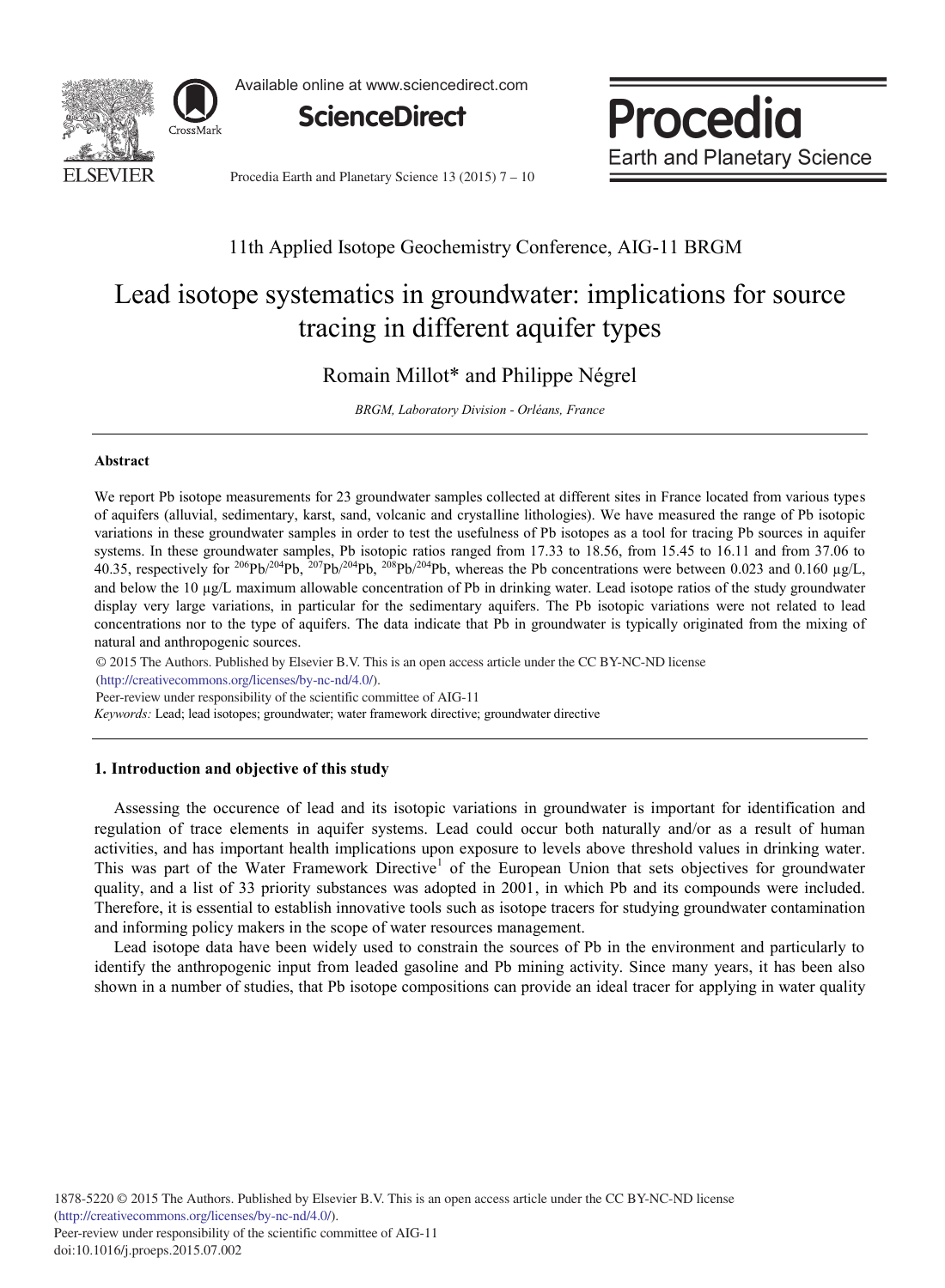management. This is because Pb can be derived from both geogenic and anthropogenic sources, which may have very different Pb isotopic signatures. Pb isotopes have also proven to be an important and powerful tool in investigations of many aspects of hydro-geology.

In the present work, following a method developed by BRGM group for the direct measurement of low Pb level samples<sup>2</sup> and after a study of small monolithological aquifers in India<sup>3</sup>, we investigated the origin of Pb in French groundwater by using the Pb isotopic variations. Because of the large variability in hydrogeological settings of aquifers that could affect the occurrence and distribution of Pb isotopes in groundwater, the ability to use Pb isotopes as an efficient tool for groundwater characterization is limited. Therefore, the main objective of the present study is to characterize the Pb and its isotopes distibution in groundwater sampled from different aquifer types in France.

### **2. Samples and analytical methods**

Twenty three groundwater samples representing six main aquifer lithologies were collected throughout France. The primary objective of the sampling strategy was to represent the larger spectrum of geological bedrock types and thus to investigate the diverse range of aquifer types.

In accordance with the aquifer types established in the guidance on groundwater monitoring for the Common Implementation Strategy of the Water Framework Directive, we sampled the following types of aquifers (Fig. 1): (1) an alluvial plain sediment aquifer, (2) consolidated sedimentary aquifers (in limestone and chalk rocks), (3) karstic aquifers, (4) sandy aquifers, (5) volcanic rock aquifers, and (6) weathered and fresh crystalline bedrock aquifers (including metamorphic rocks).



Fig. 1. Geological map of France and location of the groundwaters collection sites from this study.

A primary necessity in attempting to understand the distribution of Pb in groundwater is the accurate measurement of Pb isotope composition. However, the very low levels of Pb in groundwater present a considerable analytical challenge. For this study, measurement of lead isotopes was performed using a Neptune MC-ICP-MS which allows the simultaneous measurement of <sup>202</sup>Hg, <sup>204</sup>Pb, <sup>207</sup>Pb, <sup>206</sup>Pb and <sup>208</sup>Pb by using the fixed array, multiion counter system (MIC) installed in this instrument.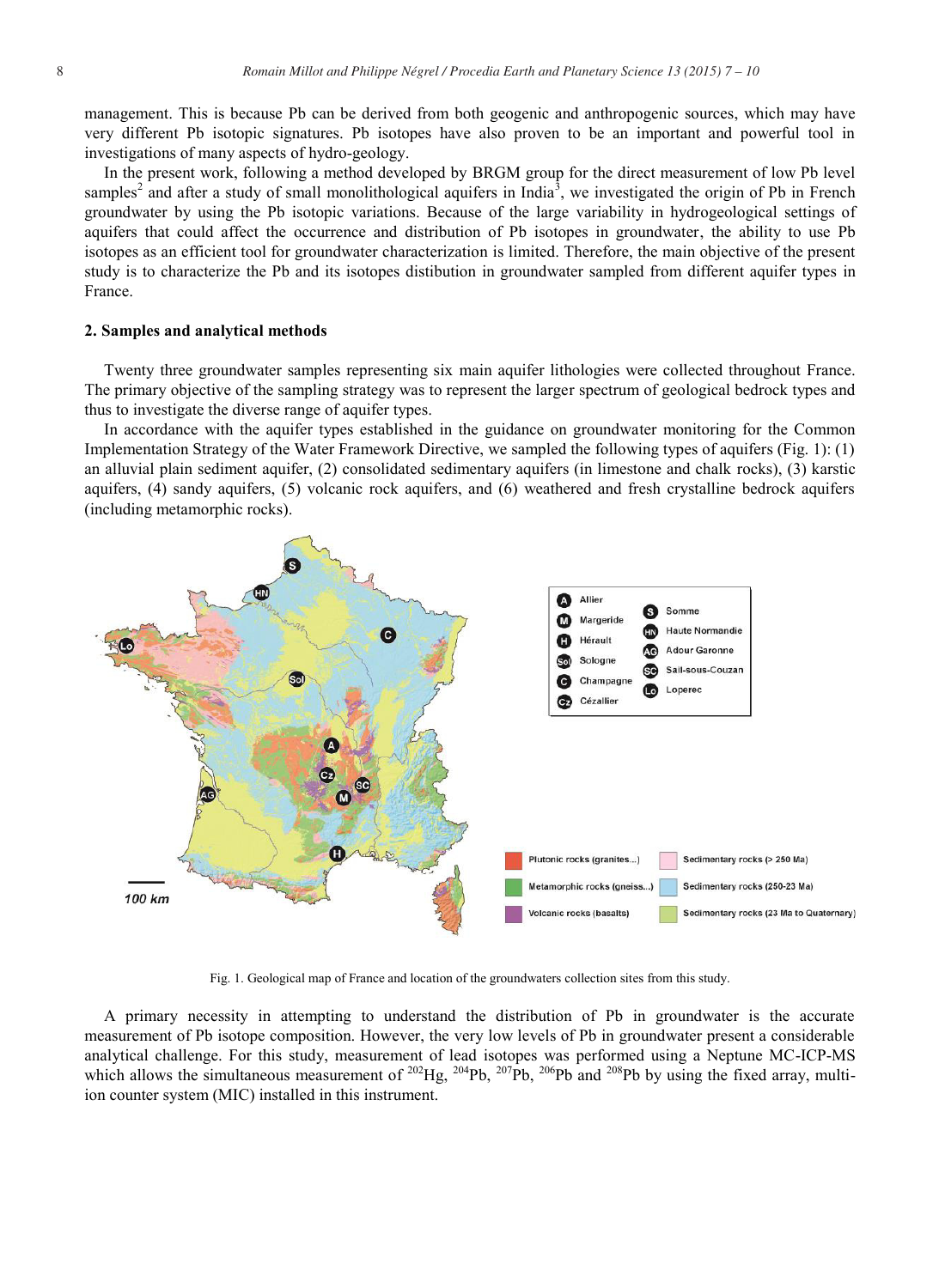We performed the direct measurement of a solution containing  $0.1 \mu g/L$  of lead without any sample preparation beforehand (i.e., without chemical separation of the matrix). Only dilution or pre-concentration by evaporation (on an hot plate) of the sample were used to adjust the concentration of the solution to 0.1 µg/L of lead in 3%  $v/v$  subboiling HNO<sub>3</sub>. The method of direct measurement was initially developed in BRGM laboratory<sup>2,3</sup> and we have clearly evidenced that sample matrix does not have a significant effect on the analysis if the total cationic charge is less than 400 mg/L (Na + Mg + Ca + K).

#### **3. Lead isotopes in groundwater**

Dissolved lead in groundwater can have different origins: Pb can either be derived from the water/rock interactions within the aquifer rocks, or from an anthropogenic source (e.g., surface industrial or agricultural activities). Since many years, it has been well established that Pb isotopes can be successfully used as tracers of hydro-geologic processes, particularly in environments where contamination from anthropogenic Pb sources has been evidenced $3-8$ .

In Fig. 2, Pb isotopic compositions for the groundwater samples are presented in conventional Pb-Pb diagrams  $(207Pb)^{204}Pb$  vs.  $206Pb^{204}Pb$  and  $208Pb^{204}Pb$  vs.  $206Pb^{204}Pb$ ). In these figures, we also illustrate the fields that represent different Pb source 1) natural Pb in the aquifers (i.e., pre-industrial sediments of French rivers<sup>4</sup>); 2) the mean Upper Continental Crust (UCC)<sup>9</sup>; 3) industrial Pb in France <sup>4</sup>; and 4) Pb from gasoline (derived from alkyl Pb compounds added to petrol as antiknock agent<sup>10</sup>).

The Pb-Pb diagrams (Figures 2a and 2b) clearly show that Pb in the study groundwater originated from the mixing of natural and anthropogenic sources, and more than two sources are needed to explain the whole range of the isotopic variations. Moreover, for higher values of  $208\text{Pb}/204\text{Pb}$  and  $207\text{Pb}/204\text{Pb}$  ratios, we should also consider the dissolution of U-rich and/or Th-rich minerals present in the aquifer for naturally occurring source of Pb.



Fig. 2. Pb-Pb diagrams ( $^{208}Pb/^{204}Pb$  vs.  $^{206}Pb/^{204}Pb$  and  $^{207}Pb/^{204}Pb$  vs.  $^{206}Pb/^{204}Pb$ ). Mean uncertainties for isotopic ratios are reported for comparison in the upper right part of each diagram.

Indeed, radiogenic values for 207Pb/204Pb and 208Pb/204Pb ratios were measured in some samples reflecting the relative contribution of U-rich and/or Th-rich minerals during water/rock interactions that occur within the aquifer. This latter feature could be explained by the fact that during water/rock interaction, accessory minerals are able to release Pb in the groundwater more easily than dissolution of Pb from the whole host rock. In addition, these minor